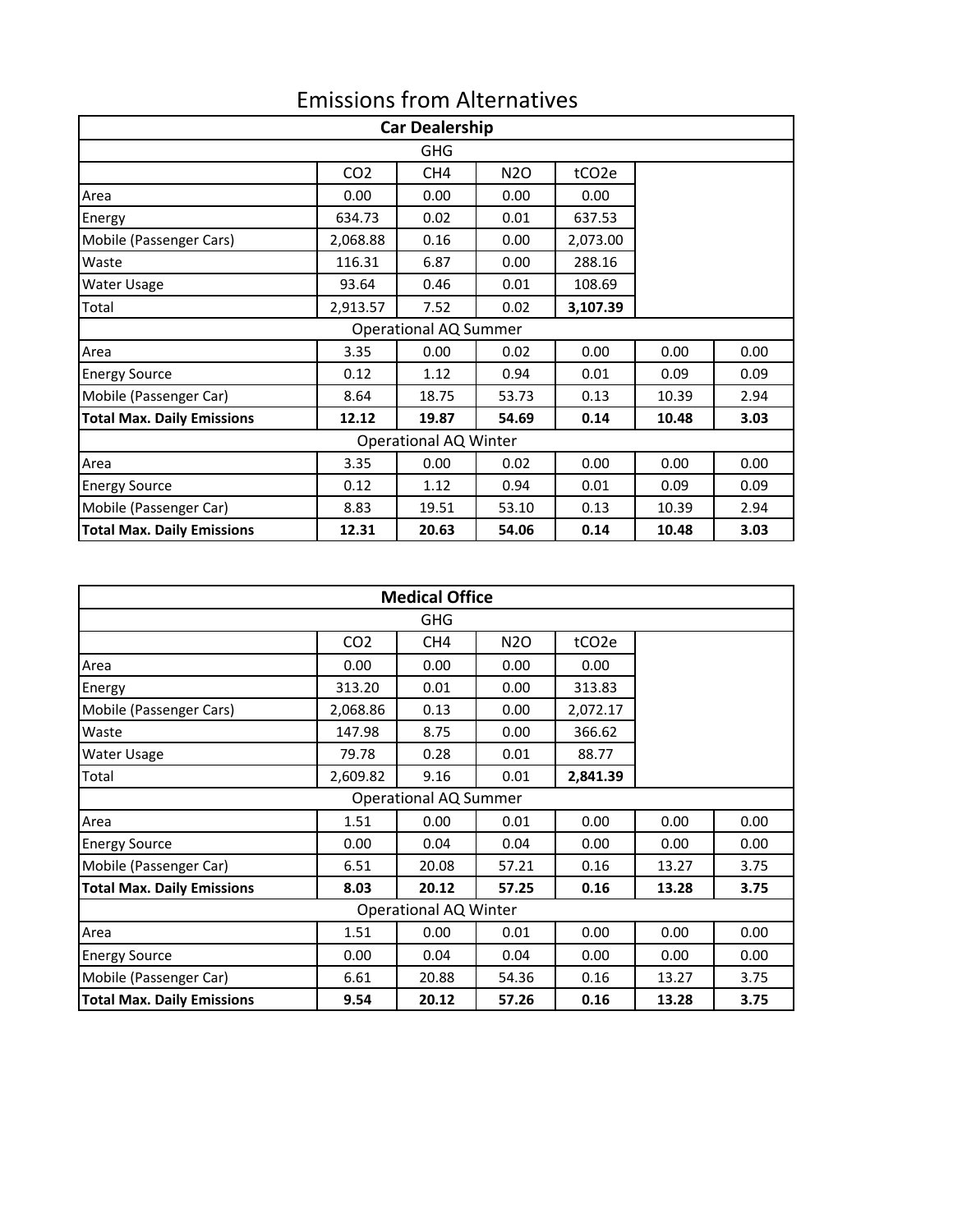| <b>High Turnover (Sit Down Restaurant)</b> |                 |                 |                  |                   |      |      |  |
|--------------------------------------------|-----------------|-----------------|------------------|-------------------|------|------|--|
| <b>GHG</b>                                 |                 |                 |                  |                   |      |      |  |
|                                            | CO <sub>2</sub> | CH <sub>4</sub> | N <sub>2</sub> O | tCO <sub>2e</sub> |      |      |  |
| Area                                       | 0.00            | 0.00            | 0.00             | 0.00              |      |      |  |
| Energy                                     | 559.87          | 0.02            | 0.01             | 562.53            |      |      |  |
| Mobile (Passenger Cars)                    | 1,576.24        | 0.12            | 0.00             | 1,579.36          |      |      |  |
| Waste                                      | 50.73           | 3.00            | 0.00             | 125.68            |      |      |  |
| Water Usage                                | 29.91           | 0.21            | 0.01             | 36.66             |      |      |  |
| Total                                      | 2,216.75        | 3.35            | 0.01             | 2,304.24          |      |      |  |
| <b>Operational AQ Summer</b>               |                 |                 |                  |                   |      |      |  |
| Area                                       | 0.47            | 0.00            | 0.00             | 0.00              | 0.00 | 0.00 |  |
| <b>Energy Source</b>                       | 0.16            | 1.41            | 1.19             | 0.01              | 0.11 | 0.11 |  |
| Mobile (Passenger Car)                     | 7.30            | 15.96           | 45.75            | 0.11              | 8.90 | 2.52 |  |
| <b>Total Max. Daily Emissions</b>          | 7.92            | 17.38           | 46.94            | 0.12              | 9.01 | 2.63 |  |
| <b>Operational AQ Winter</b>               |                 |                 |                  |                   |      |      |  |
| Area                                       | 0.47            | 0.00            | 0.00             | 0.00              | 0.00 | 0.00 |  |
| <b>Energy Source</b>                       | 0.16            | 1.41            | 1.19             | 0.01              | 0.11 | 0.11 |  |
| Mobile (Passenger Car)                     | 7.46            | 16.61           | 45.16            | 0.11              | 8.90 | 2.52 |  |
| <b>Total Max. Daily Emissions</b>          | 8.39            | 17.38           | 46.94            | 0.12              | 9.01 | 2.63 |  |

| <b>Bank (With Drive Through)</b>  |                 |                 |                  |                   |      |      |  |
|-----------------------------------|-----------------|-----------------|------------------|-------------------|------|------|--|
| <b>GHG</b>                        |                 |                 |                  |                   |      |      |  |
|                                   | CO <sub>2</sub> | CH <sub>4</sub> | N <sub>2</sub> O | tCO <sub>2e</sub> |      |      |  |
| Area                              | 0.00            | 0.00            | 0.00             | 0.00              |      |      |  |
| Energy                            | 21.16           | 0.00            | 0.00             | 21.25             |      |      |  |
| Mobile (Passenger Cars)           | 225.88          | 0.02            | 0.00             | 226.38            |      |      |  |
| Waste                             | 0.95            | 0.06            | 0.00             | 2.35              |      |      |  |
| Water Usage                       | 1.31            | 0.01            | 0.00             | 1.53              |      |      |  |
| Total                             | 249.30          | 0.08            | 0.00             | 251.50            |      |      |  |
| <b>Operational AQ Summer</b>      |                 |                 |                  |                   |      |      |  |
| Area                              | 0.11            | 0.00            | 0.00             | 0.00              | 0.00 | 0.00 |  |
| <b>Energy Source</b>              | 0.00            | 0.04            | 0.03             | 0.00              | 0.00 | 0.00 |  |
| Mobile (Passenger Car)            | 1.18            | 2.29            | 6.57             | 0.02              | 1.17 | 0.33 |  |
| <b>Total Max. Daily Emissions</b> | 1.29            | 2.32            | 6.60             | 0.02              | 1.17 | 0.33 |  |
| <b>Operational AQ Winter</b>      |                 |                 |                  |                   |      |      |  |
| Area                              | 0.11            | 0.00            | 0.00             | 0.00              | 0.00 | 0.00 |  |
| <b>Energy Source</b>              | 0.00            | 0.04            | 0.03             | 0.00              | 0.00 | 0.00 |  |
| Mobile (Passenger Car)            | 1.21            | 2.38            | 6.59             | 0.01              | 1.17 | 0.33 |  |
| <b>Total Max. Daily Emissions</b> | 1.32            | 2.42            | 6.62             | 0.02              | 1.17 | 0.33 |  |